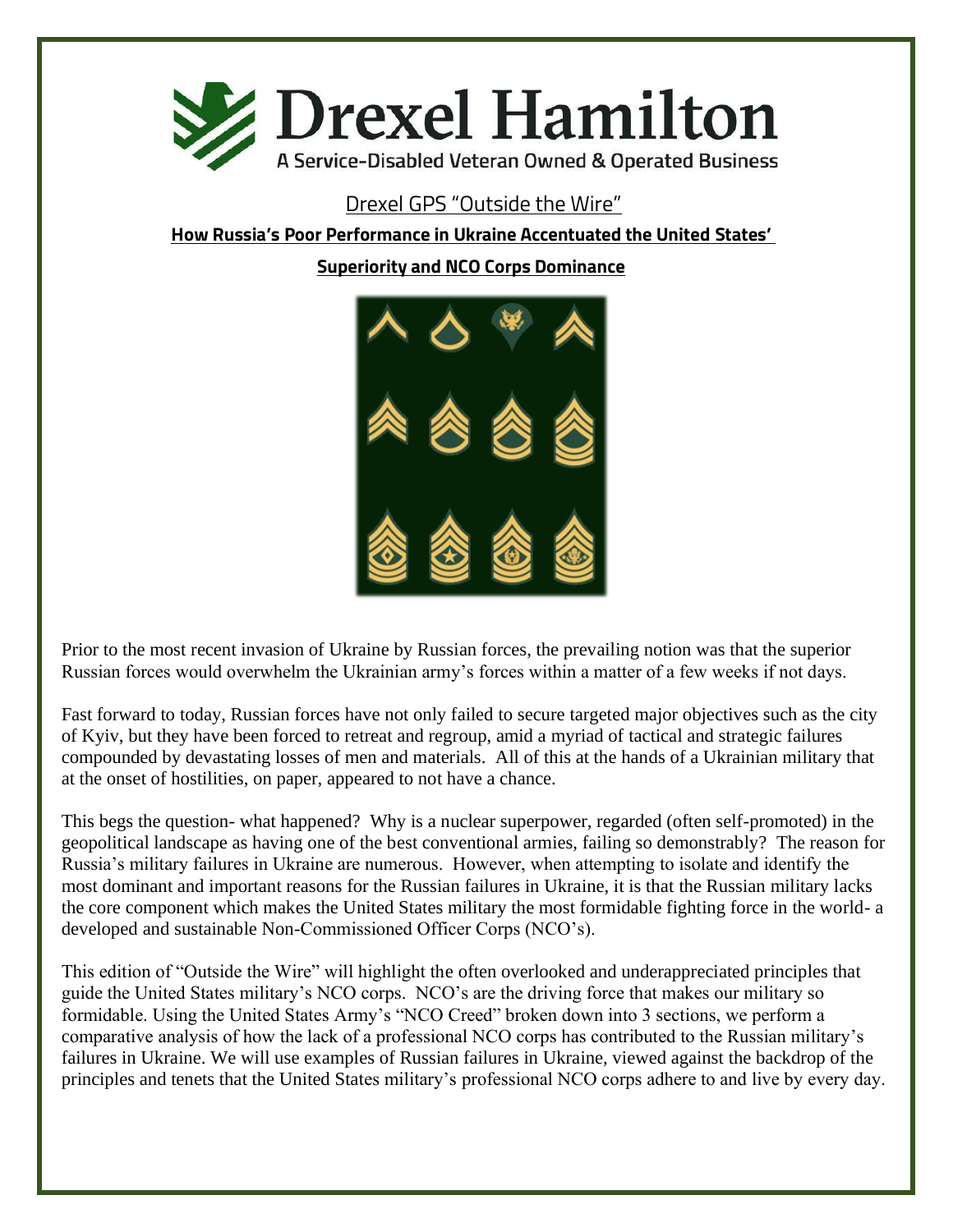## **The NCO Creed (US Army)**

*No one is more professional than I. I am a noncommissioned officer, a leader of Soldiers. As a noncommissioned officer, I realize that I am a member of a time-honored corps, which is known as "The Backbone of the Army". I am proud of the Corps of noncommissioned officers and will at all times conduct myself so as to bring credit upon the Corps, the military service and my country regardless of the situation in which I find myself. I will not use my grade or position to attain pleasure, profit, or personal safety.*

*Competence is my watchword. My two basic responsibilities will always be uppermost in my mind accomplishment of my mission and the welfare of my Soldiers. I will strive to remain technically and tactically proficient. I am aware of my role as a noncommissioned officer. I will fulfill my responsibilities inherent in that role. All Soldiers are entitled to outstanding leadership; I will provide that leadership. I know my Soldiers and I will always place their needs above my own. I will communicate consistently with my Soldiers and never leave them uninformed. I will be fair and impartial when recommending both rewards and punishment.*

*Officers of my unit will have maximum time to accomplish their duties; they will not have to accomplish mine. I will earn their respect and confidence as well as that of my Soldiers. I will be loyal to those with whom I serve; seniors, peers, and subordinates alike. I will exercise initiative by taking appropriate action in the absence of orders. I will not compromise my integrity, nor my moral courage. I will not forget, nor will I allow my comrades to forget that we are professionals, noncommissioned officers, leaders!*

#### **Section I**

*"No one is more professional than I. I am a noncommissioned officer, a leader of Soldiers. As a noncommissioned officer, I realize that I am a member of a time-honored corps, which is known as "The Backbone of the Army". I am proud of the Corps of noncommissioned officers and will at all times conduct myself so as to bring credit upon the Corps, the military service and my country regardless of the situation in which I find myself. I will not use my grade or position to attain pleasure, profit, or personal safety."*

The United States military is a 100 percent all-volunteer fighting force. The average term of service for initial contracts is 4 years along with an 8-year military obligation which if reenlistment does not occur can be fulfilled through a period of inactive reserve status/service (included in the 4 years). All soldiers regardless of component status (active duty, national guard, reserves) attend the same basic training and MOS schools (Military Occupational Specialty). The initial length of enlistment allows time for highly technical training and for soldiers to develop proficiency on advanced weapons systems and tactics.

The U.S. system of centralized training provides an environment with a higher baseline standard for the average recruit even before they are sent out for specialized individual MOS training. All NCOs in the Army receive quarterly performance ratings which are used as metrics for advancement and promotions. All training at centralized reception centers (basic training) is performed by cadres of NCOs. These NCOs are not only experts in their respective MOS's, but when they are assigned to training commands they too are graded on their individual and collective ability to conduct high-quality training, while providing and maintaining a safe environment for the trainees assigned to them.

All of this while maintaining the professional standard of the NCO corps. NCOs are tasked with observing and being held accountable for almost every aspect of the well-being of soldiers assigned to them. Soldiers receiving this type of training and care are much more likely to be highly motivated and prepared to follow these NCOs into combat situations.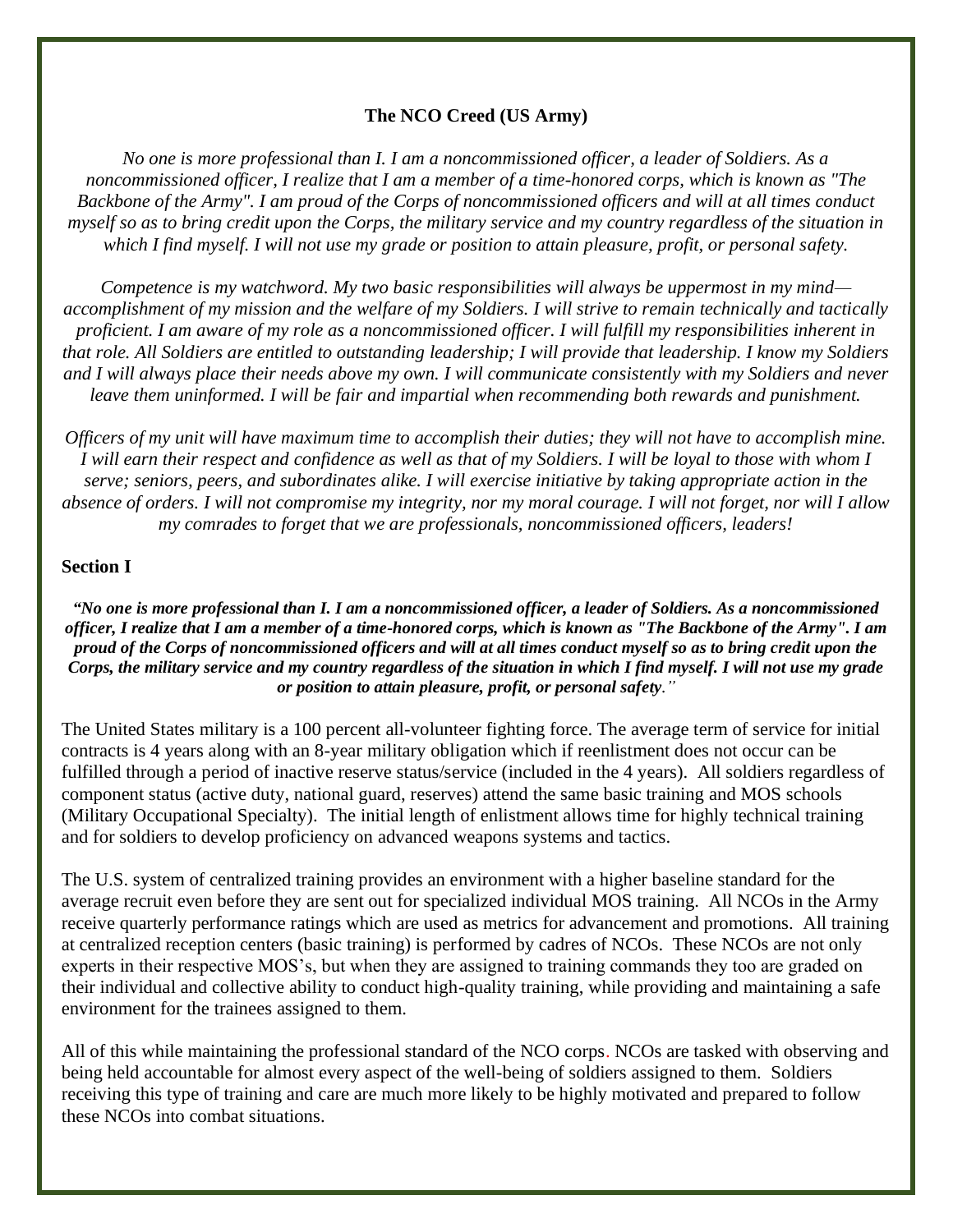Russian military conscripts officially make up at least 25 percent of the Russian military. Conscripted military service in Russia was a 2-year obligation (3 years for naval service) prior to 2008 (3 years for naval duty) at which time it was reduced to a 1-year term. In the Russian system, there is no standardized "basic training" to train and develop inductees. Conscripts simply report to induction stations, and then are transferred to their units where they receive initial training and then on-the-job training for their assignment. How that training takes place and what it is comprised of is ad-hoc and can vary in scope and methodology from unit to unit. The duties and responsibilities delegated to NCOs in the U.S. model are in many cases attempted to be performed in large part by Junior officers in the Russian model.

Along with rampant corruption in the form of ghost vehicle purchases, lower-quality equipment upgrades, food and fuel budget misappropriations; there is severe hazing prevalent throughout the Russian military. So much so there is a commonly used term for it in Russian society- **"Dedovshchina**". Multiple accounts of incidents have been attributed to this practice of junior and senior officers, along with non-conscripted soldiers and NCOs commonly referred to as "contract soldiers" mistreating conscripts including extorting them for money, withholding rations, by the threat of physical violence and torture, and in many cases death.

The practice of **Dedovshchina** is so ingrained in the Russian military that it is often cited as one of the main fears potential conscripts use for avoiding military service. Prior to the 1-year reduction in conscription obligation, 2nd-year conscripts were routinely doing the same to 1st-year conscripts. The internal rift and lack of trust between conscripts, officers, and professional or "contract soldiers is a major factor in the degradation of unit effectiveness. On the battlefield in Ukraine these differences have translated into:

- Russian troops were widely reported at the onset of the invasion to not have proper winter clothing and supplies. U.S. NCOs are tasked with and given the authority to ensure their subordinates and units are properly equipped.
- Failures in logistics including broken supply lines and abandoned Russian military vehicles which simply broke down due to poor maintenance. NCOs in the U.S. model are held accountable for the readiness of all vehicles and systems assigned to them.
- Lack of trust and fear of desertion by conscripts led Russian leadership to hide that an actual invasion was going to occur. Troops were surprised in some cases that they were even involved in actual combat operations. In the U.S. model based on the care provided by the NCOs- troops have developed a trust in their abilities and have developed a bond with them that permeates across the battlefield.
- High numbers of Russian desertions on the battlefield. Mistreatment and poor training of conscripts result in even lower morale during combat operations. The U.S. model produces highly motivated and highly trained soldiers.
- Widespread reports of war crimes perpetrated by Russian troops against the civilian population inside Ukraine. Lack of discipline and no NCO corps to enforce and control behavior leads to rampant and undisciplined troop activities.
- NCOs in the United States military are tasked specifically with instilling and enforcing a value system that does not allow and would not allow for widespread abuses and war crimes by troops to occur in combat.

## **Section II**

*"Competence is my watchword. My two basic responsibilities will always be uppermost in my mind—accomplishment of my mission and the welfare of my Soldiers. I will strive to remain technically and tactically proficient. I am aware*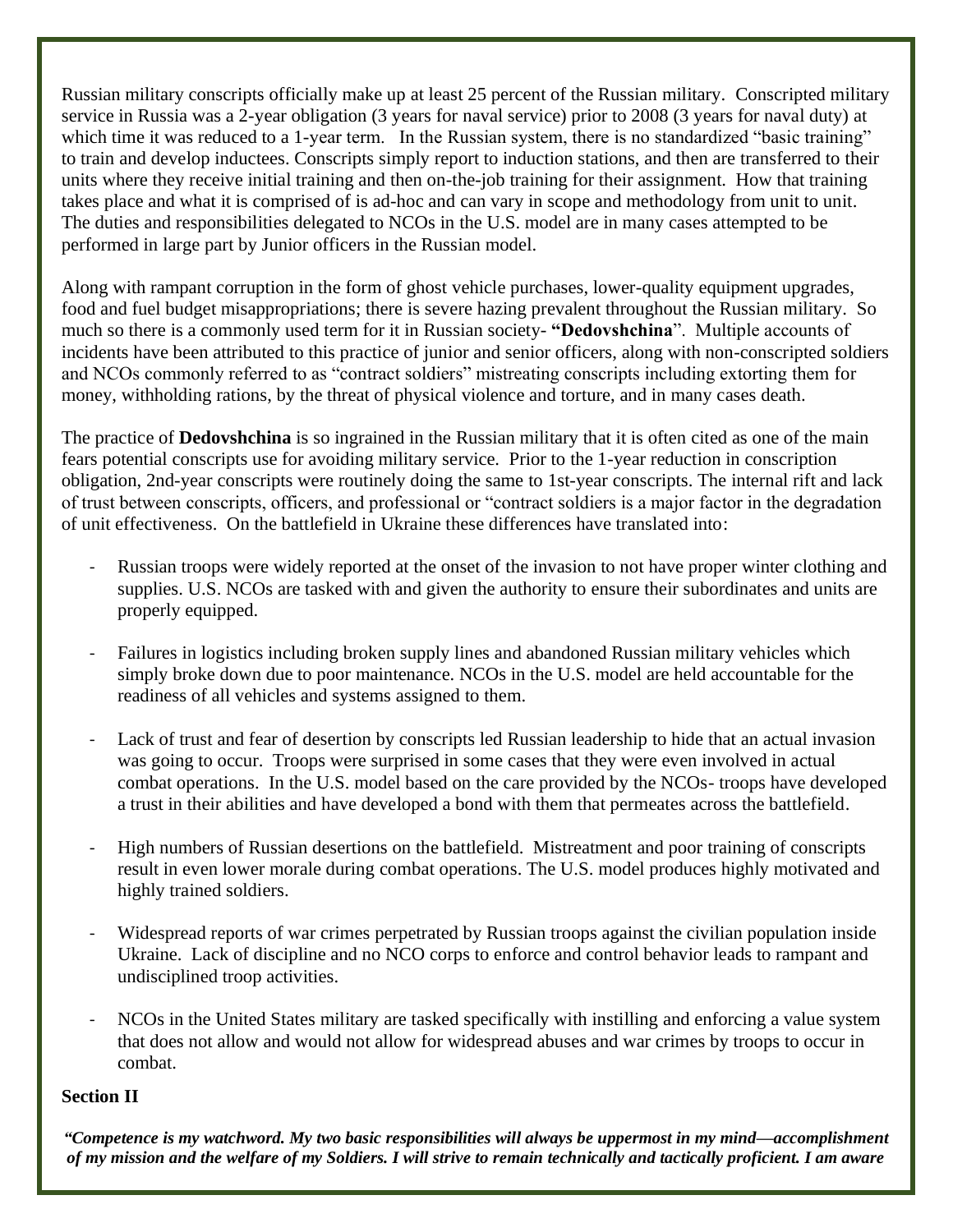#### *of my role as a noncommissioned officer. I will fulfill my responsibilities inherent in that role. All Soldiers are entitled to outstanding leadership; I will provide that leadership. I know my Soldiers and I will always place their needs above my own. I will communicate consistently with my Soldiers and never leave them uninformed. I will be fair and impartial when recommending both rewards and punishment."*

American NCOs pride themselves on competence. That competence is developed and reinforced through an internal system of official military schools and academies and a focus on constant and continuous selfdevelopment courses made available throughout the year. The emphasis on constant training and retraining is a culture that NCOs in this system engrain in lower-level subordinates.

Often the purpose of the formal training modules is to not only teach and refresh skillsets to the NCOs, but they are also designed under a "train the trainer" concept with the goal of the NCO returning to his or her unit to teach other NCOs along with subordinates how to conduct the same type of training and knowledge sharing on their own at the small unit level.

The professional NCO in this system empowers subordinates by allowing them to lead training at times. This increases the competence and confidence of the rank-and-file soldier and those that move on to become NCOs are more effective as they already possess many of the skillsets and leadership capabilities to perform as effective NCOs.

The NCO corps in the United States Army teaches all soldiers that they should be able to operate ""2 up and 1 down". Meaning that at any time a soldier should be capable and competent at performing roles one rank below them and two ranks above their current pay grade.

The Russian military suffered heavily in Ukraine due to many instances of soldiers simply not knowing what to do when communications were lost/disrupted. Often groups of these Russian units were clustering and using poor combat tactics resulting in them being targeted and destroyed en masse by Ukrainian forces. The discipline required to maintain proper battlefield dispersion and spacing of troops and equipment that should have been reinforced by NCOs at the unit level simply did not occur and many Russian units suffered major losses from this shortcoming. The lack of small unit training, expertise, and competence at the NCO level is glaringly apparent as this conflict continues.

## **Section III**

*"Officers of my unit will have maximum time to accomplish their duties; they will not have to accomplish mine. I will earn their respect and confidence as well as that of my Soldiers. I will be loyal to those with whom I serve; seniors, peers, and subordinates alike. I will exercise initiative by taking appropriate action in the absence of orders. I will not compromise my integrity, nor my moral courage. I will not forget, nor will I allow my comrades to forget that we are professionals, noncommissioned officers, leaders!"*

In the United States, Military Commissioned officers focus on strategic planning. Officers act as managers for soldiers, planning missions, giving orders, and assigning soldiers to tasks. The soldiers that these officers are assigning tasks to are the NCOs. The NCOs are responsible in most cases for executing and carrying out those orders. There is a special relationship that exists between commissioned officers and NCOs in the American military that is time-honored and built on an incredibly high degree of mutual respect.

NCOs have faith and confidence that the officers they work under will put them in the best position to succeed through proper mission planning analysis, and procurement of equipment and items needed to properly conduct and complete the mission.

Officers have faith that once orders are handed down to the NCOs they will be completed and have a high